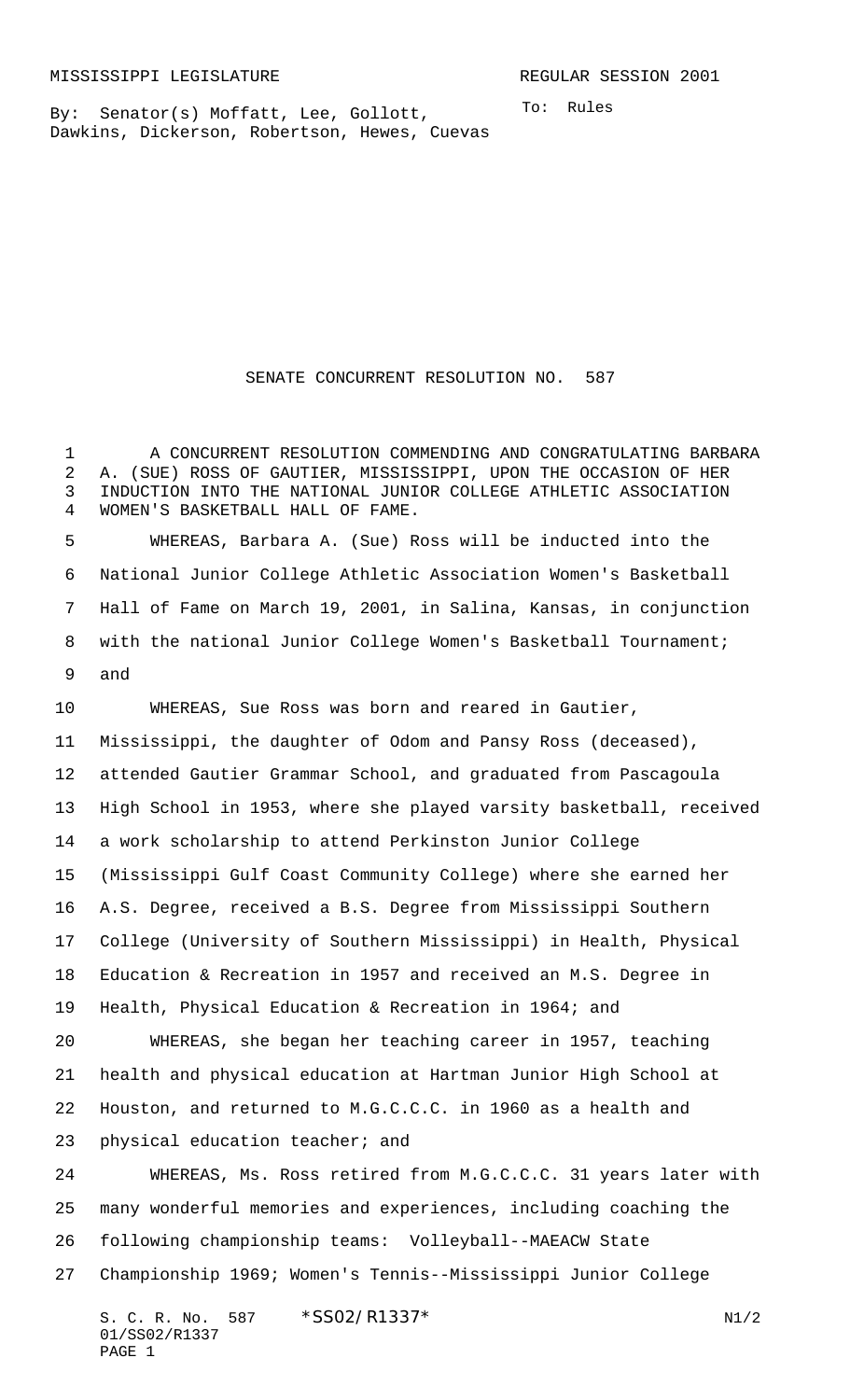Conference Championships 1967/1968; Women's Basketball--MAEACW Championship 1968; MAEACW Junior College Division Championship and Overall State Championship 1971; MAEACW State Junior College Championship 1972; AIAW National Invitational Junior College Tournament at Delta College, Bay City, Michigan, 1973; Runner-up in AIAW National Junior College Tournament at Delta College, Bay City, Michigan; Mississippi Association of Junior Colleges South Division Championship, Mississippi Association of Junior Colleges Overall State Championship, the NJCAA Region 7 Championship in Cleveland, Tennessee, and the consolation bracket of the NJCAA National Tournament in Overland Park, Kansas, 1977; and WHEREAS, from 1967 through 1979, her basketball coaching record was 184 wins and 85 losses; and WHEREAS, Ms. Ross served as Representative for District 3 of the AIAW from 1971 through 1975; and WHEREAS, she was a member of the selection committee for the 1974 U.S. World University Games Women's Basketball Team and Coaches; and WHEREAS, Ms. Ross served as an assistant women's basketball coach for the South Team at the first National Sports Festival held in Colorado Springs, Colorado; and WHEREAS, she served as an NJCAA representative to the ABAUSA, which selected players and coaches for national, international and Olympic women's basketball competition; and WHEREAS, Ms. Ross served on the NJCAA Women's Basketball Committee, Women's Tennis Committee and the Slow-pitch Softball Committee; and WHEREAS, in 1979 she transferred to the Mississippi Gulf Coast Community College Jackson County Campus as Intramural Director and Instructor of Health and Physical Education classes and retired in 1991 in her hometown of Gautier; and

S. C. R. No. 587 \* SS02/R1337\* 01/SS02/R1337 PAGE 2